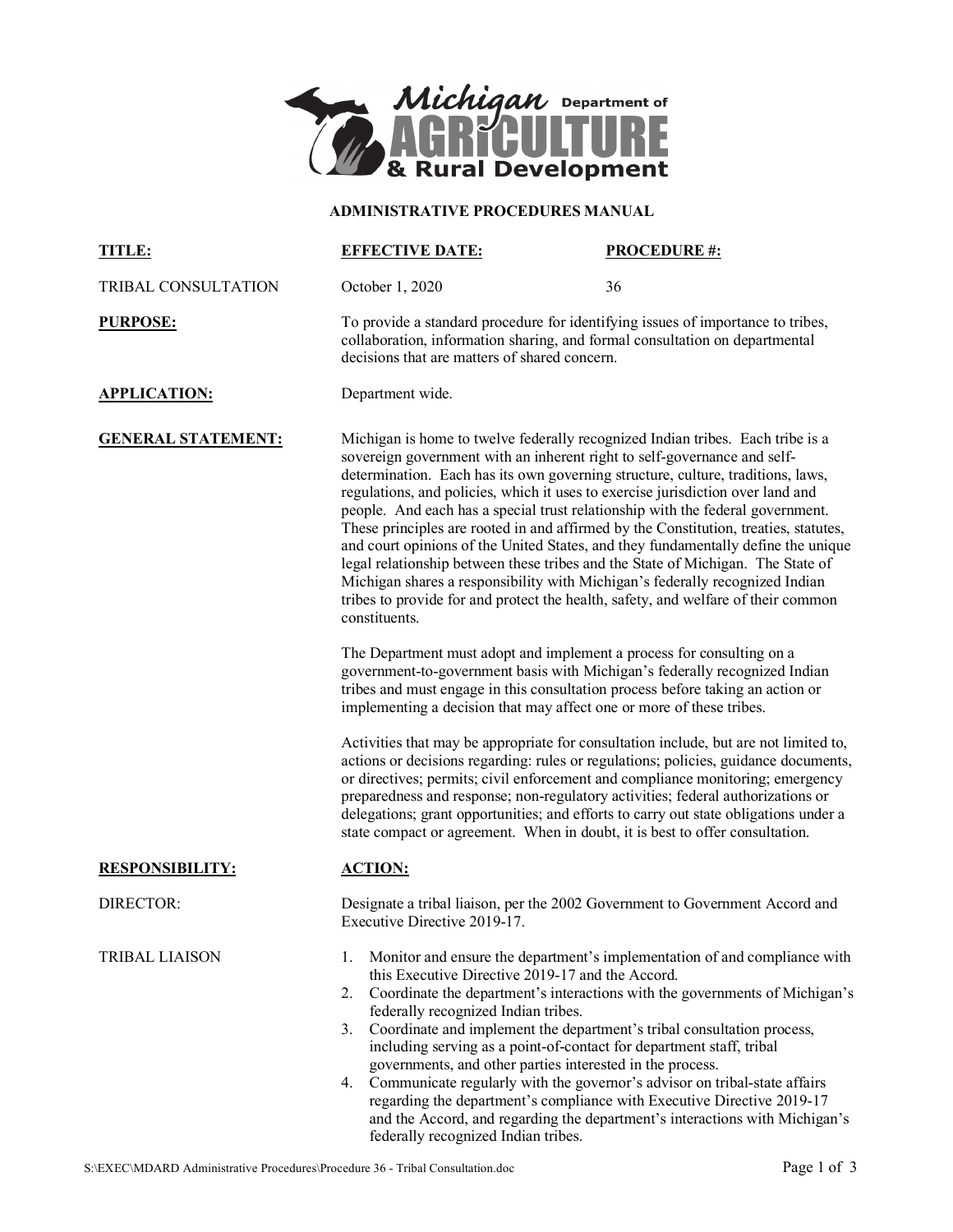|                           | Participate in the annual summit, the annual Tribal-State Forum, and monthly<br>5.<br>tribal-state conference calls as coordinated by the Governor's advisor on<br>tribal-state affairs.<br>Produce an annual report regarding the department's implementation of<br>6.<br>Executive Directive 2019-17 and the Accord, including a description of the<br>most significant interactions, including collaborations and conflicts, between<br>the department and Michigan's federally recognized Indian tribes over the<br>past year. The tribal liaison must provide this report to the Governor's<br>advisor on tribal-state affairs and to the director of the department no less<br>than 21 days before the annual meeting or summit.<br>Educate departmental staff on tribal history, treaty rights and sovereignty,<br>7.<br>and the importance of collaboration and consultation, including assisting with<br>identifying matters for possible consultation.<br>Facilitate annual training on tribal-state relations for all department<br>8.<br>employees who have direct interactions with tribes or who work on matters<br>that have direct implications for tribes.<br>During consultation, work with each tribe to determine the method(s) of<br>9.<br>notification and the individuals who will be involved, as well as provide<br>notifications of timelines.                                                                                                                                                                                                                                                                                                                                                                                               |
|---------------------------|------------------------------------------------------------------------------------------------------------------------------------------------------------------------------------------------------------------------------------------------------------------------------------------------------------------------------------------------------------------------------------------------------------------------------------------------------------------------------------------------------------------------------------------------------------------------------------------------------------------------------------------------------------------------------------------------------------------------------------------------------------------------------------------------------------------------------------------------------------------------------------------------------------------------------------------------------------------------------------------------------------------------------------------------------------------------------------------------------------------------------------------------------------------------------------------------------------------------------------------------------------------------------------------------------------------------------------------------------------------------------------------------------------------------------------------------------------------------------------------------------------------------------------------------------------------------------------------------------------------------------------------------------------------------------------------------------------------------------------------------------------------------|
| <b>DEPARTMENT</b>         | The department will use this process to effectuate consultation:                                                                                                                                                                                                                                                                                                                                                                                                                                                                                                                                                                                                                                                                                                                                                                                                                                                                                                                                                                                                                                                                                                                                                                                                                                                                                                                                                                                                                                                                                                                                                                                                                                                                                                       |
|                           | Step One – Identification. Identification of actions or decisions that may be<br>1.<br>appropriate for consultation based on the nature of the matter, the identity of<br>the tribe(s) potentially affected, and the activity's potential implications for<br>tribes. This is based upon prior experiences with tribal interest and<br>involvement, and an evaluation of whether the action or decision may affect<br>tribal interests such that consultation would be appropriate. Any tribe may<br>also request consultation on a departmental activity, and the tribal liaison will<br>facilitate an evaluation and response to that request.<br>Step Two - Notification. The tribal liaison will promptly notify the tribe(s)<br>2.<br>potentially affected by the activity. Notification must include sufficient<br>information to permit the potentially affected tribe( $s$ ) to make an informed<br>decision regarding whether to proceed with consultation and must apprise the<br>tribe(s) of how to provide input regarding the activity.<br>Step $3$ – Input. The department must then receive and consider input<br>3.<br>regarding the activity from any potentially affected tribe that may choose to<br>offer it. This may occur through in-person or virtual meetings in addition to<br>correspondence. Through this process, the department will inform the<br>interested tribe(s) of any significant changes that occur during the process.<br>Someone with decision-making authority must represent the department in<br>all consultations.<br>Step $4$ – Follow-up. The department must then provide feedback to the<br>4.<br>tribe(s) involved in the consultation to explain how their input was<br>considered in the final decision or action. |
| <b>DIVISION DIRECTORS</b> | Identify actions or decisions that may be appropriate for consultation based on the<br>nature of the matter, the identity of the tribe(s) potentially affected, and the<br>activity's potential implications for tribes. Relay that information to the tribal<br>liaison.                                                                                                                                                                                                                                                                                                                                                                                                                                                                                                                                                                                                                                                                                                                                                                                                                                                                                                                                                                                                                                                                                                                                                                                                                                                                                                                                                                                                                                                                                              |
|                           | Consider designation of a divisional tribal liaison to act as a resource and subject<br>matter specialist on topics of ongoing or routine interest to tribes.                                                                                                                                                                                                                                                                                                                                                                                                                                                                                                                                                                                                                                                                                                                                                                                                                                                                                                                                                                                                                                                                                                                                                                                                                                                                                                                                                                                                                                                                                                                                                                                                          |
| <b>ALL STAFF</b>          | Staff will report interactions with tribes and consider whether their work has<br>potential impact to tribes, either due to its nature or geographic location.<br>Staff who have direct interactions with tribes or who work on matters that have<br>direct implications for tribes will participate in annual training.                                                                                                                                                                                                                                                                                                                                                                                                                                                                                                                                                                                                                                                                                                                                                                                                                                                                                                                                                                                                                                                                                                                                                                                                                                                                                                                                                                                                                                               |